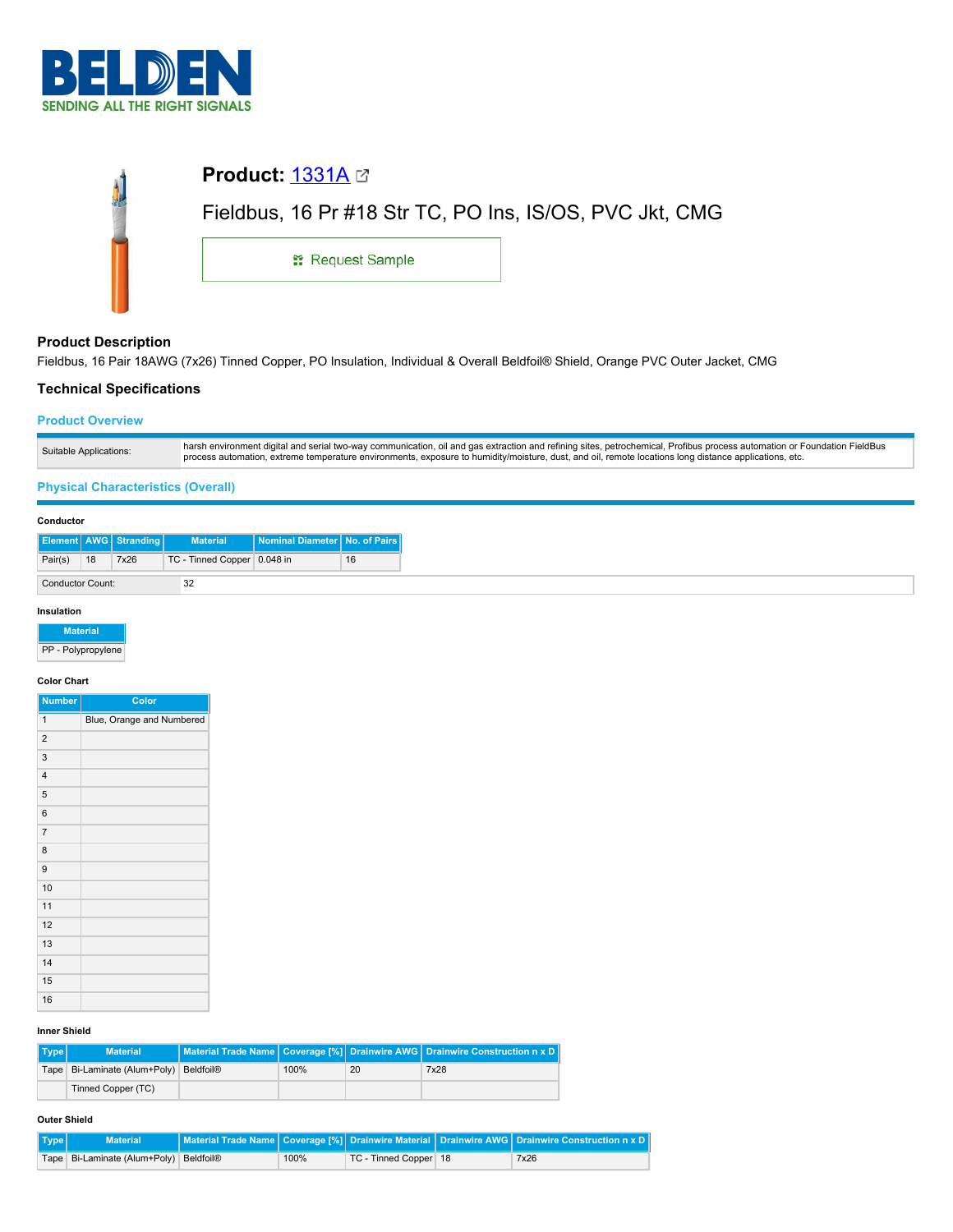### **Outer Jacket**

| <b>Material</b>                  | Nominal Diameter   Ripcord |     |
|----------------------------------|----------------------------|-----|
| PVC - Polyvinyl Chloride 0.92 in |                            | Yes |

## **Construction and Dimensions**

## **Stranding**

**Twists**

6 twist/ft

## **Electrical Characteristics**

#### **Conductor DCR**

| Individual Pair Nominal Shield DCR   Nominal Conductor DCR   Nominal Outer Shield DCR |                 |                |
|---------------------------------------------------------------------------------------|-----------------|----------------|
| 7.5 Ohm/1000ft                                                                        | 5.86 Ohm/1000ft | 4.9 Ohm/1000ft |
| Capacitance                                                                           |                 |                |

|             | Max. Capacitance Unbalance   Nom. Capacitance Conductor to Shield   Nom.Mutual Capacitance |            |
|-------------|--------------------------------------------------------------------------------------------|------------|
| 1.2 $pF/ft$ | 45 pF/ft                                                                                   | $24$ pF/ft |

#### **Inductance**

| <b>Nominal Inductance</b> |
|---------------------------|
| 0.10, 10.46               |

 $0.19 \mu H/ft$ 

### **Impedance**

| <b>Nominal Characteristic Impedance</b> |
|-----------------------------------------|
| 100 Ohm                                 |

#### **High Frequency (Nominal/Typical)**

**Nom. Insertion Loss** 0.08 dB/100ft

#### **Delay**

| Nominal Velocity of Propagation (VP) [%] |
|------------------------------------------|
| 66%                                      |

### **High Frequency**

|                | Max. Insertion Loss (Attenuation) Max./Min. Input Impedance (unFitted) |  |  |  |
|----------------|------------------------------------------------------------------------|--|--|--|
| 0.091 dB/100ft | 100 Ohm                                                                |  |  |  |

#### **Current**

**Element Max. Recommended Current [A]** Per Conductor 5.2 Amps per Conductor

## **Voltage**

| UL Voltage Rating                                  |                                                                                                       |
|----------------------------------------------------|-------------------------------------------------------------------------------------------------------|
| 300 V RMS                                          |                                                                                                       |
|                                                    | Electrical Characteristics Notes: Max Propagation Delay Change From 7.812 kHz to 39.06 kHz: 518 pS/ft |
| Other Electrical Characteristic 2: 31.25 KBits/sec |                                                                                                       |

### **Temperature Range**

| UL Temp Rating:                              | 105°C<br>. |
|----------------------------------------------|------------|
| Operating Temperature Range: -40°C to +105°C |            |

# **Mechanical Characteristics**

| Oil Resistance:                     | Yes     |
|-------------------------------------|---------|
| UV Resistance:                      | Yes     |
| Max, Pull Tension:                  | 940 lbs |
| Min. Bend Radius/Minor Axis: 9.2 in |         |

## **Standards**

NEC Articles: Article 725, Article 727, Article 800